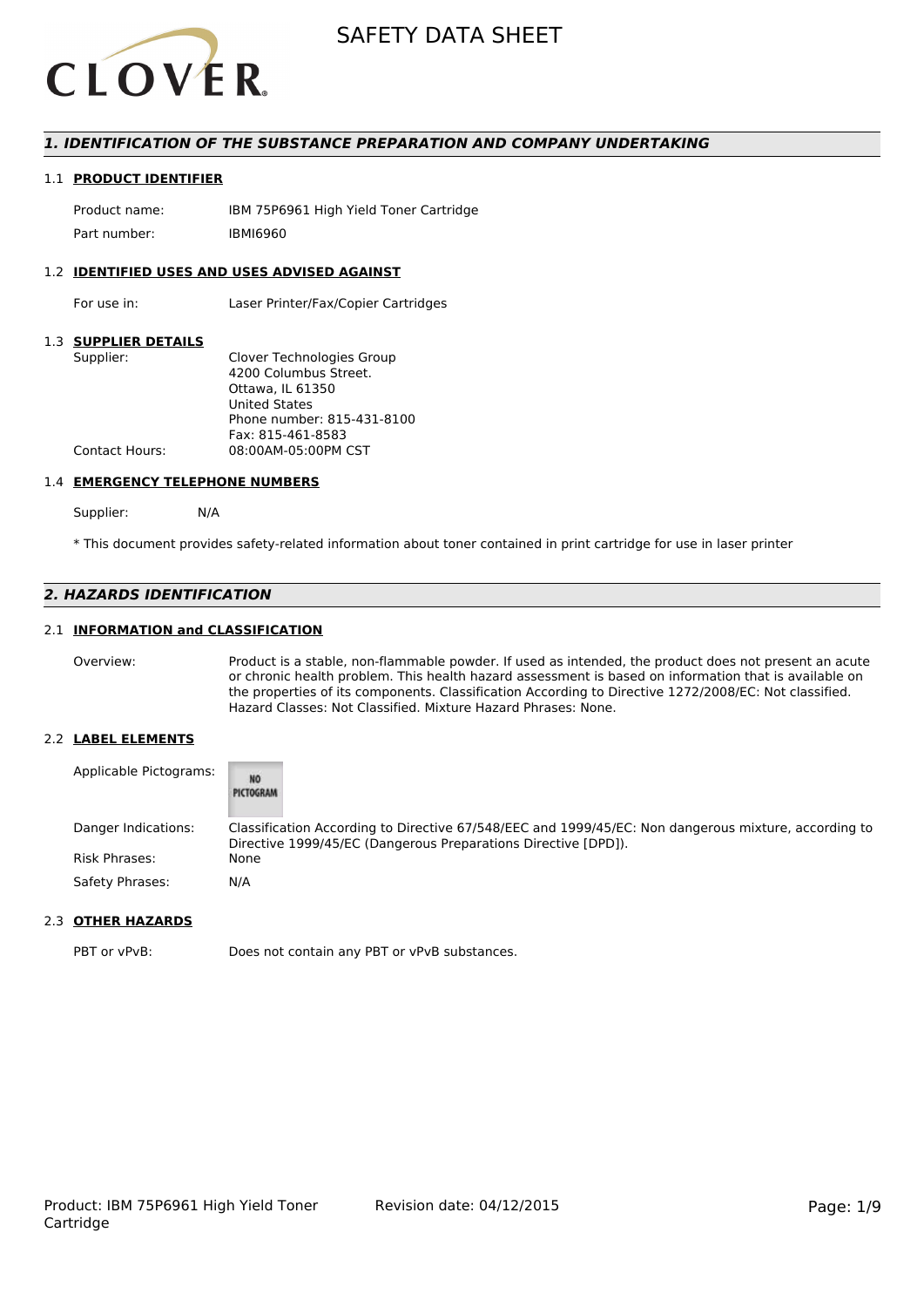

## *3. COMPOSITION / INFORMATION ON INGREDIENTS*

| <b>Ingredients</b>      | <b>CAS number</b> | Weight % | <b>OSHA</b><br><b>PEL</b> | <b>ACGIH</b><br><b>TLV</b> | Other                         |
|-------------------------|-------------------|----------|---------------------------|----------------------------|-------------------------------|
| Styrene Acrylic Polymer | 25036-16-2        | 80-95    | Not listed                | Not listed                 |                               |
| Carbon Black            | 1333-86-4         | $5 - 10$ | $3.5 \text{ mg}^3$        | $3.5 \text{ mg}^3$         | EC NUMBER: 215-609-9, REACH   |
|                         |                   |          |                           |                            | NUMBER: 05-2116645306-46-0000 |
| Polyolefin Wax          | 25085-53-4        | 1-5      | $15 \text{ mg/m}^3$       | $10 \text{ mg/m}^3$        |                               |
| Iron Oxide/Ferrite      | 1317-61-9         | $1-5$    | $10 \text{ mg/m}^3$       | 5 mg/m $3$                 | EC NUMBER: 215-277-5, REACH   |
|                         |                   |          |                           |                            | NUMBER: 05-2116669639-23-0000 |

The Full Text for all R-Phrases are Displayed in Section 16

#### **COMPOSITION COMMENTS**

The Data Shown is in accordance with the latest Directives.

This section provides composition information for the toner powder contained in specially designed container inside of the print cartridge.

## *4. FIRST-AID MEASURES*

### 4.1 **FIRST AID MEASURES**

## 4.1.1 **FIRST AID INSTRUCTIONS BY RELEVANT ROUTES OF EXPOSURE**

| Remove to fresh air. If effects occur, consult medical personnel.                       |
|-----------------------------------------------------------------------------------------|
| Flush eyes immediately with plenty of water for at least 15 minutes.                    |
| Flush with plenty of water. Use soap.                                                   |
| No adverse effects anticipated by this route of exposure incidental to proper handling. |
|                                                                                         |

## 4.1.2 **ADDITIONAL FIRST AID INFORMATION**

Additional first aid information: N/A Immediate Medical Attention Required: N/A

### 4.2 **SYMPTOMS AND EFFECTS**

Acute Symptoms from Exposure: N/A Delayed Symptoms from Exposure: N/A

## 4.3 **IMMEDIATE SPECIAL TREATMENT OR EQUIPMENT REQUIRED**

Move to Fresh Air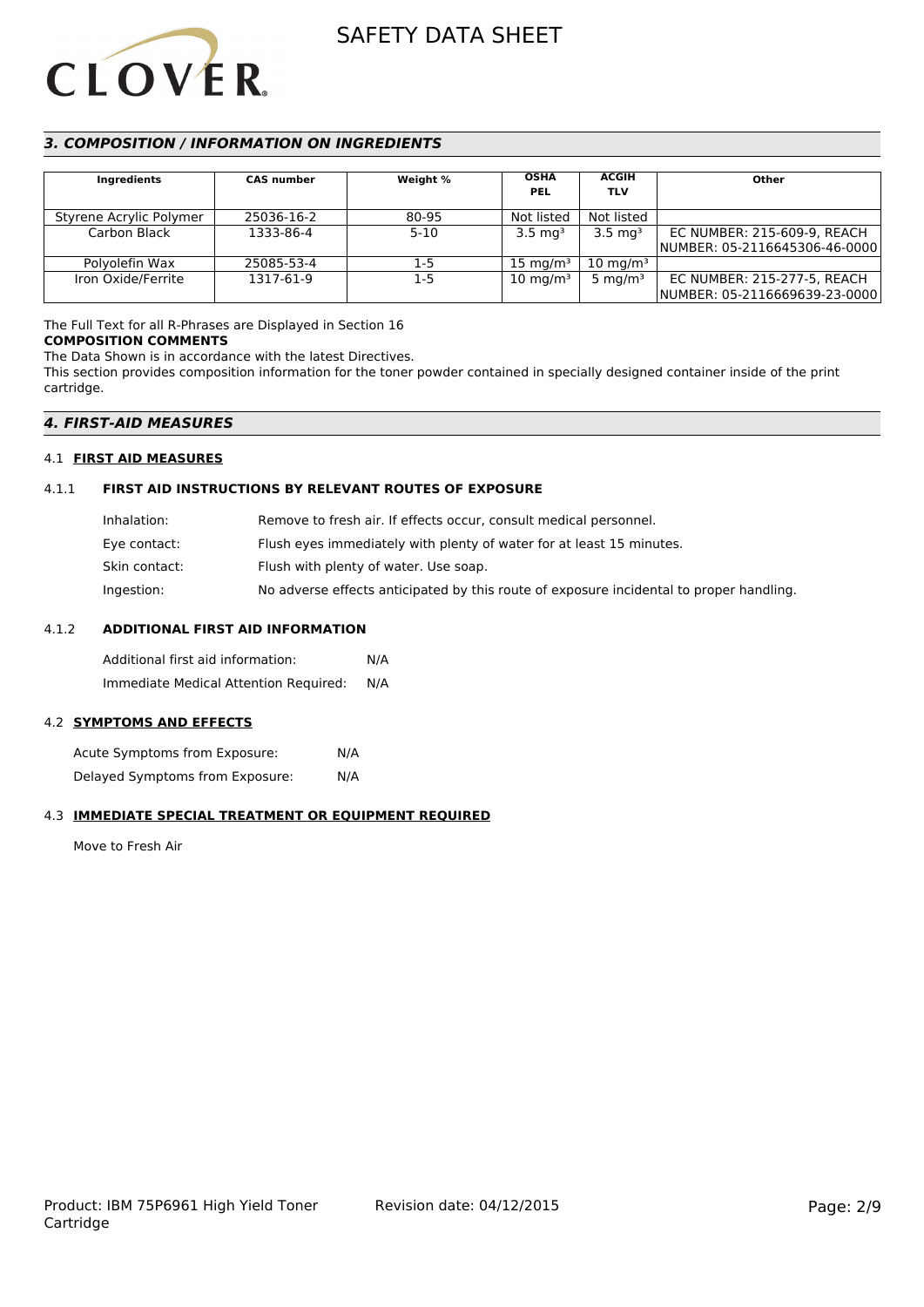

## *5. FIRE-FIGHTING MEASURES*

#### 5.1 **EXTINGUISHING MEDIA**

Recommended Extinguishing Media: Water spray, dry chemical, carbon dioxide or foam type extinguishers. Extinguishing Media Not to be Used: Full water jet.

#### 5.2 **SPECIAL HAZARD**

Extinguishing Media Not to be Used: N/A

Unusual Fire/Explosion Hazards: Toner material, like most organic material in powder form, is capable of creating a dust explosion.

#### 5.3 **ADVICE FOR FIRE FIGHTERS**

Avoid inhalation of smoke. Wear protective cloting an wear self-contained breathing apparatus

#### *6. ACCIDENTAL RELEASE MEASURES*

### 6.1 **PERSONAL PRECAUTIONS, PROTECTIVE EQUIPMENT AND EMERGENCY PROCEDURES**

#### 6.1.1 **PRECAUTIONS FOR NON-EMERGENCY PERSONNEL**

Minimize the release of particulates. Do not use a vacuum cleaner unless motor is rated dust tight.

#### 6.1.2 **ADDITIONAL FIRST AID INFORMATION**

Avoid breathing dust.

#### 6.1.3 **PERSONAL PROTECTION**

Wear personal protective equipment as described in Section 8.

#### 6.2 **ENVIRONMENTAL PRECAUTIONS**

Regulatory Information: Keep product out of sewers and watercourses.

### 6.3 **METHODS AND MATERIAL FOR CONTAINMENT AND CLEANUP**

Spill or Leak Cleanup Procedures: After lightly spraying with water to prevent development of dust, spills should be swept up or wiped up. Then residuals can be removed with soap and water. If it is not possible to scrub the floor with water, cover the floor with suitable sheets of paper. These used sheets should be wrapped up in spills and transferred to a suitable container for disposal. Garments may be washed or dry cleaned, after removal of loose toner. Dispose of waste toner in accordance with local requirements.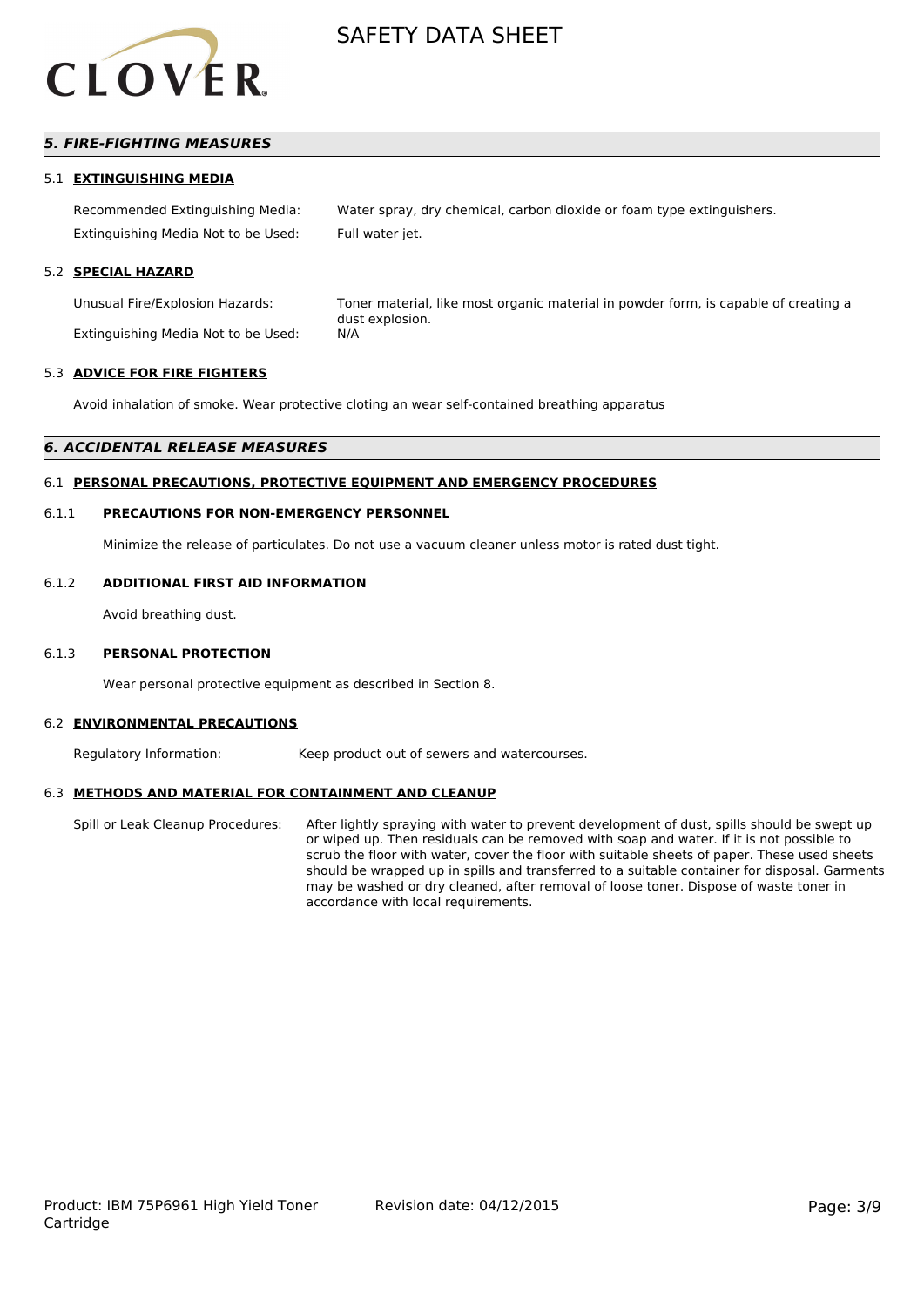

## *7. HANDLING AND STORAGE*

#### 7.1 **PRECAUTIONS FOR SAFE HANDLING**

Recommendations for Handling: No special precautions when used as intended. Keep containers closed, avoid creating dust. Keep away from ignition sources. Advice on General Hygiene: Never eat, drink or smoke in work areas. Practice good personal hygiene after using this material, especially before eating, drinking, smoking, using the restroom, or applying cosmetics.

#### 7.2 **CONDITIONS FOR SAFE STORAGE**

Avoid high temperatures, >100°F/32°C

#### 7.3 **SPECIFIC END USES**

Printing devices

#### *8. EXPOSURE CONTROLS/PERSONAL PROTECTION*

#### 8.1 **CONTROL PARAMETERS**

The best protection is to enclose operations and/or provide local exhaust ventilation at the site of chemical release in order to maintain airborne concentrations of the product below OSHA PELs (See Section 2). Local exhaust ventilation is preferred because it prevents contaminant dispersion into the work area by controlling it at its source.

#### 8.2 **EXPOSURE CONTROLS**

#### **Respiratory protection:**

IMPROPER USE OF RESPIRATORS IS DANGEROUS. Seek professional advice prior to respirator selection and use. Follow OSHA respirator regulations (29 CFR 1910.134 and 1910.137) and, if necessary, wear a NIOSH approved respirator. Select respirator based on its suitability to provide adequate worker protection for given work conditions, levels of airborne contamination, and sufficient levels of oxygen.

#### **Eye/Face Protection:**

Contact lenses are not eye protective devices. Appropriate eye protection must be worn instead of, or in conjunction with contact lenses.

#### **Hand/Skin Protection:**

For emergency or non-routine operations (cleaning spills, reactor vessels, or storage tanks), wear an SCBA. WARNING! Air purifying respirators do not protect worker in oxygen deficient atmospheres.

#### **Additional Protection:**

N/A

#### **Protective Clothing and Equipment:**

Wear chemically protective gloves, boots, aprons, and gauntlets to prevent prolonged or repeated skin contact. Wear splashproof chemical goggles and face shield when working with liquid, unless full face piece respiratory protection is worn.

#### **Safety Stations:**

Make emergency eyewash stations, safety/quick-drench showers, and washing facilities available in work area.

#### **Contaminated Equipment:**

Separate contaminated work clothes from street clothes. Launder before reuse. Remove material from your shoes and clean personal protective equipment. Never take home contaminated clothing.

#### **Comments:**

Never eat, drink or smoke in work areas. Practice good personal hygiene after using this material, especially before eating, drinking, smoking, using the restroom, or applying cosmetics.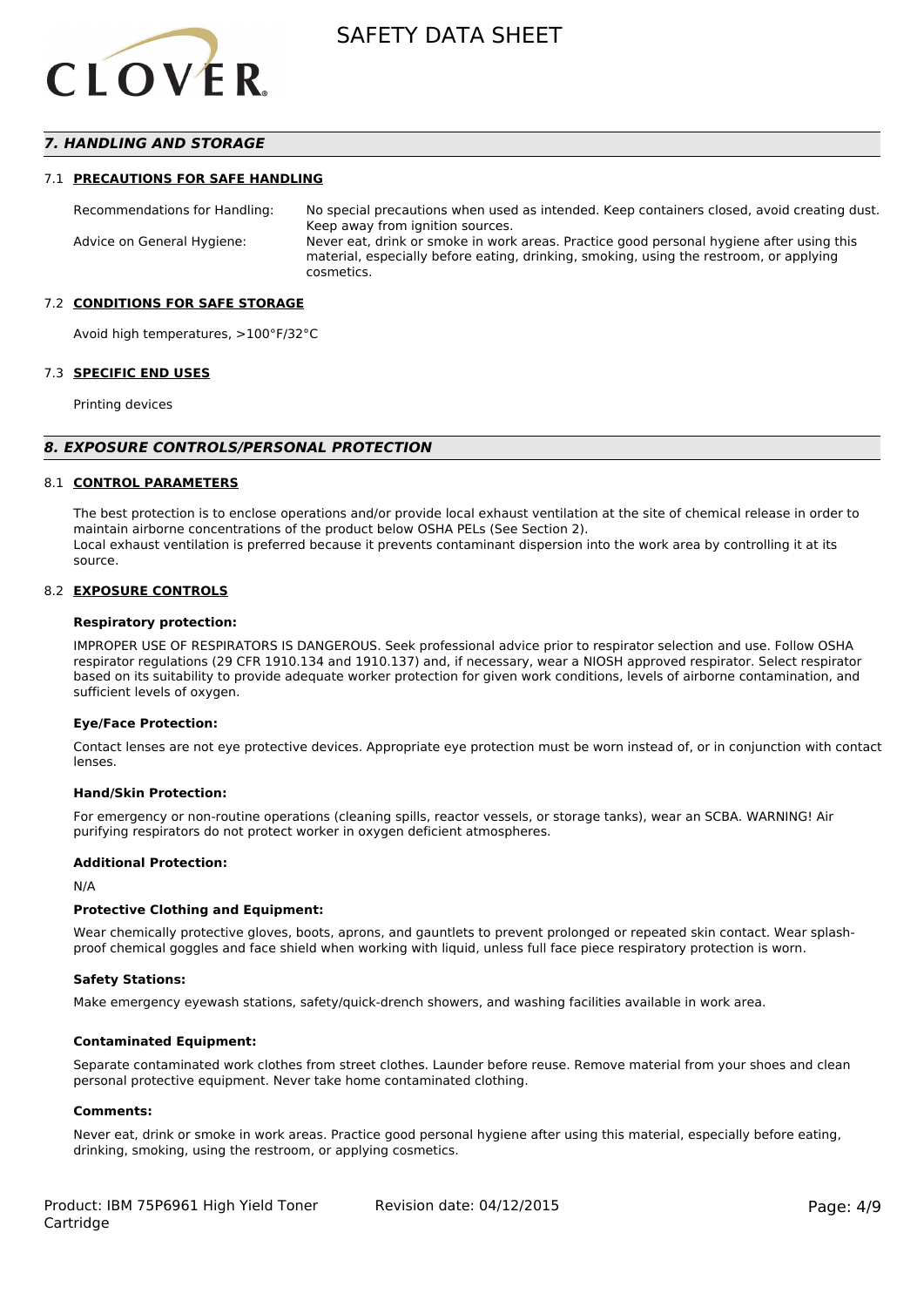

# *9. PHYSICAL AND CHEMICAL PROPERTIES*

## 9.1 **DETAIL INFORMATION**

| Physical state:            | APPEARANCE: Fine, black powder.   |
|----------------------------|-----------------------------------|
| Color:                     | Black                             |
| Odor:                      | Almost odorless                   |
| Odor threshold:            | N/A                               |
|                            |                                   |
| Boiling point:             | N/A                               |
| Melting point:             | $>$ 100 - 150°C (softening point) |
| Flash point:               | N/A                               |
| <b>Explosion limits:</b>   | N/A                               |
| Relative density:          | N/A                               |
| Auto-ignition temperature: | N/A                               |

### 9.2 **OTHER INFORMATION**

SPECIFIC GRAVITY: 1.0 - 1.5 SOLUBILITY IN WATER: Negligible

# *10. CHEMICAL STABILITY AND REACTIVITY*

# 10.1 **Reactivity:**

| <b>Reactivity Hazards:</b>     | None                                                                                                           |
|--------------------------------|----------------------------------------------------------------------------------------------------------------|
| Data on Mixture Substances:    | None                                                                                                           |
| 10.2 Chemical Stability:       | The product is stable. Under normal conditions of storage and use, hazardous<br>polymerisation will not occur. |
| 10.3 Hazardous Polymerization: | Stable under conditions of normal use.                                                                         |
| 10.4 Conditions to Avoid:      | Keep away from heat, flame, sparks and other ignition sources.                                                 |
| 10.5 Incompatible Materials:   | Strong oxidising materials                                                                                     |
| 10.6 Hazardous Decomposition:  | Will not occur.                                                                                                |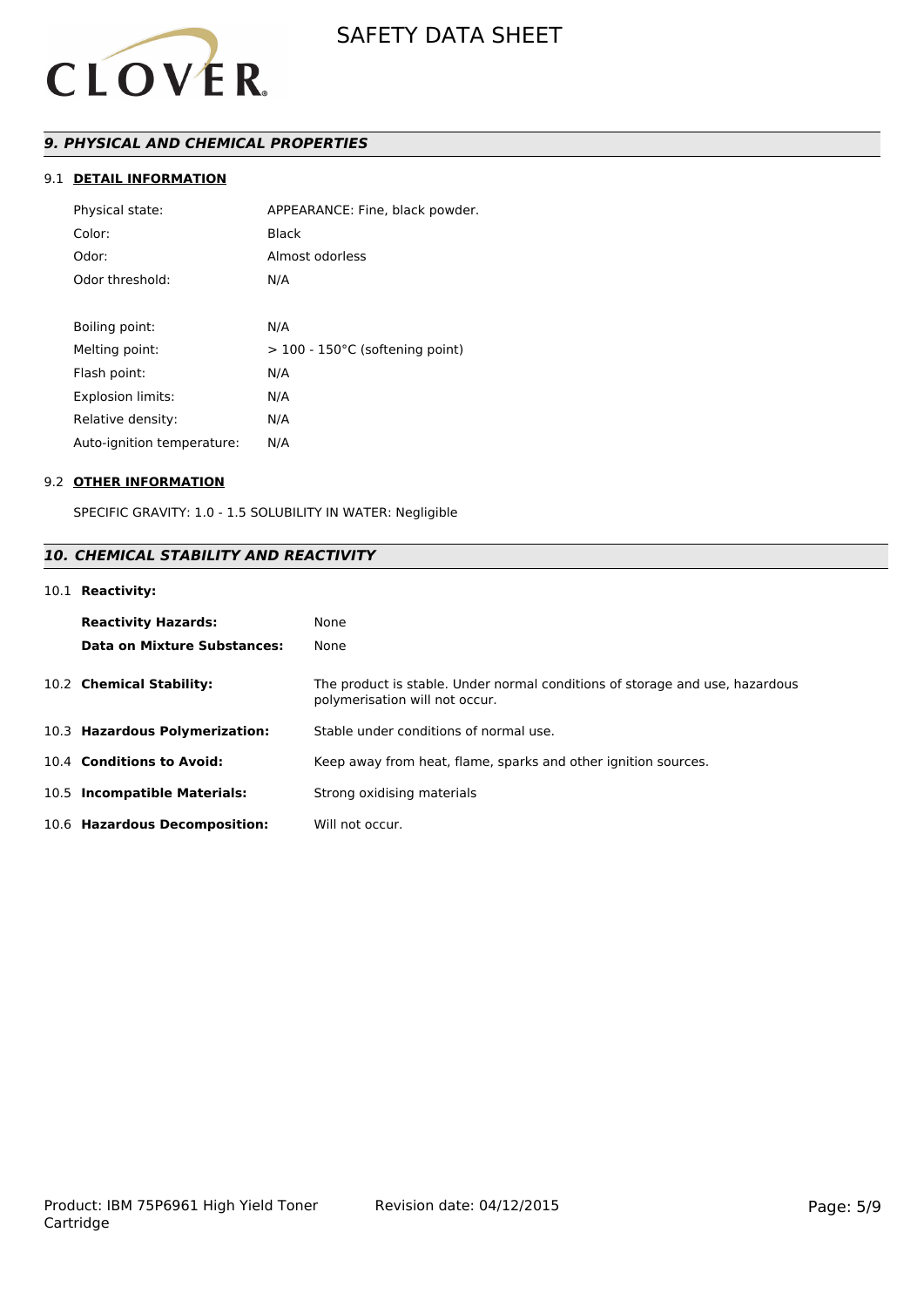

## *11. INFORMATION ON TOXICOLOGICAL EFFECT*

| <b>Mixtures:</b>                      | Toner contains no known toxicological materials.                                                 |
|---------------------------------------|--------------------------------------------------------------------------------------------------|
| <b>Acute Toxicity:</b>                | N/A                                                                                              |
| <b>Skin Corrosion/Irritation:</b>     | Tests on toners containing similar materials indicate no evidence of acute dermal toxicity; non- |
|                                       | irritating and non-sensitizing in human patch test.                                              |
| <b>Serious Eye Damage:</b>            | Tests on toners containing similar materials indicate non irritating to rabbit eye mucosa.       |
| Inhalation:                           | N/A                                                                                              |
| <b>Sensitization:</b>                 | Tests on toners containing similar materials indicate no evidence of acute inhalation toxicity.  |
| <b>Mutagenicity:</b>                  | Not known.                                                                                       |
| <b>Carcinogenicity:</b>               | Carbon black is reclassified as a group 2B by IARC, but inhalation tests using a typical toner   |
|                                       | showed no association between toner and animal tumors.                                           |
| <b>Reproductive Toxicity:</b>         | N/A                                                                                              |
| <b>STOT - Single Exposure:</b>        | N/A                                                                                              |
| <b>STOT - Multiple Exposure:</b>      | N/A                                                                                              |
| Ingestion:                            | Tests on toners containing similar materials indicate no evidence of acute oral toxicity.        |
| <b>Hazard Class Information:</b>      | N/A                                                                                              |
| <b>Mixture on Market Data:</b>        | N/A                                                                                              |
| Symptoms:                             | N/A                                                                                              |
| Delayed/Immediate Effects: N/A        |                                                                                                  |
| <b>Test Data on Mixture:</b>          | N/A                                                                                              |
| <b>Not Meeting Classification:</b>    | N/A                                                                                              |
| <b>Routes of Exposure:</b>            | N/A                                                                                              |
| <b>Interactive Effects:</b>           | N/A                                                                                              |
| <b>Absence of Specific Data:</b>      | N/A                                                                                              |
| <b>Mixture vs Substance Data: N/A</b> |                                                                                                  |

## *12. ECOLOGICAL INFORMATION*

| 12.1 <b>Eco toxicity:</b>   | Based on available data, not harmful to aquatic life.             |
|-----------------------------|-------------------------------------------------------------------|
| 12.2 Degradability:         | Not readily biodegradable.                                        |
|                             | 12.3 Bioaccumulation Potential: Bioaccumulation is insignificant. |
| 12.4 Mobility in Soil:      | Partially soluble in water.                                       |
| 12.5 PBT & vPvB Assessment: | N/A                                                               |
| 12.6 Other Adverse Effects: | Presents little or no hazard to the environment.                  |

# *13. DISPOSAL CONSIDERATIONS*

#### **Disposal Information:**

 Dispose as a solid waste in accordance with local authority regulations. Empty container retains product residue.

#### **Physical/Chemical Properties that affect Treatment:**

Symbol: This product is not classified as dangerous

Risk Phrases: This product is not classified according to the federal, state and local environmental regulations.

### **Waste Treatment Information:**

Do not shred toner cartridge, unless dust-explosion prevention measures are taken. Finely dispersed particles may form explosive mixtures in air. Dispose of in compliance with federal, state, and local regulations.

#### **Personal Protection Required:**

N/A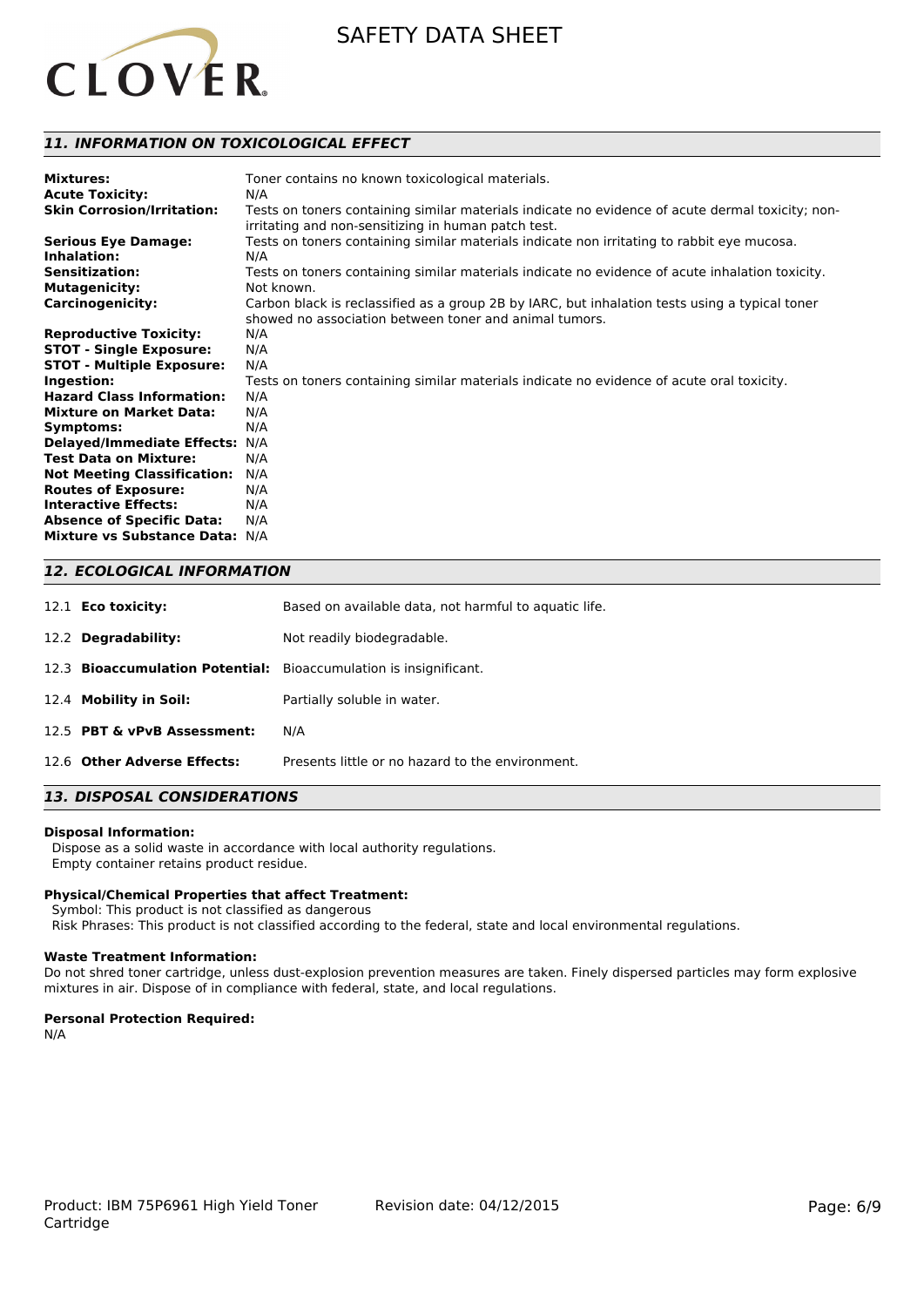

## *14. TRANSPORT INFORMATION*

## *15. REGULATORY INFORMATION*

15.1 **Regulatory Information:** EU 3093/94: Not regulated

**EPA Regulatory Information:** None at this Time

**CERCLA Reportable Quantity:** None

## 15.2 **Superfund Information:**

#### **Hazard Categories:**

**Immediate:** None

**Delayed:** None

**Fire:** NFPA Rating: Health =  $1$  Fire =  $1$  Reactivity =  $0$ 

**Pressure:** None

**Reactivity:** None

**Section 302 - Extremely Hazardous:** Not listed

**Section 311 - Hazardous:** Not listed

15.3 **State Regulations:** Check each state regulations that may specifically refer to this product.

15.4 **Other Regulatory Information:** EEC 2455/92: Not regulated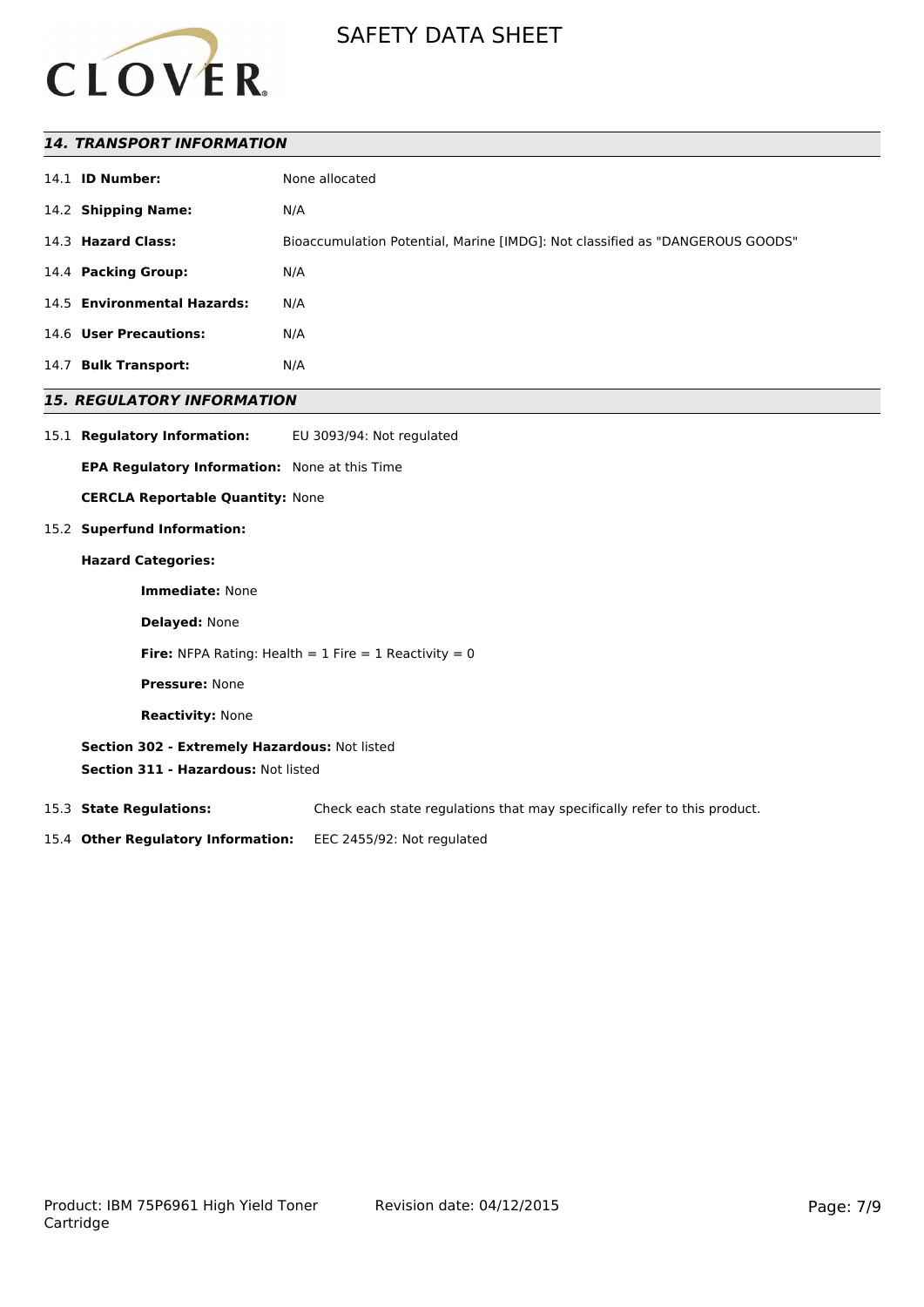

# *16. OTHER INFORMATION*

| <b>General Comments:</b>          | This information is based on our current knowledge. It should not therefore be construed as<br>guaranteeing specific properties of the products as described or their suitability for a particular<br>application |
|-----------------------------------|-------------------------------------------------------------------------------------------------------------------------------------------------------------------------------------------------------------------|
| <b>Creation Date of this SDS:</b> | 05/19/2015                                                                                                                                                                                                        |